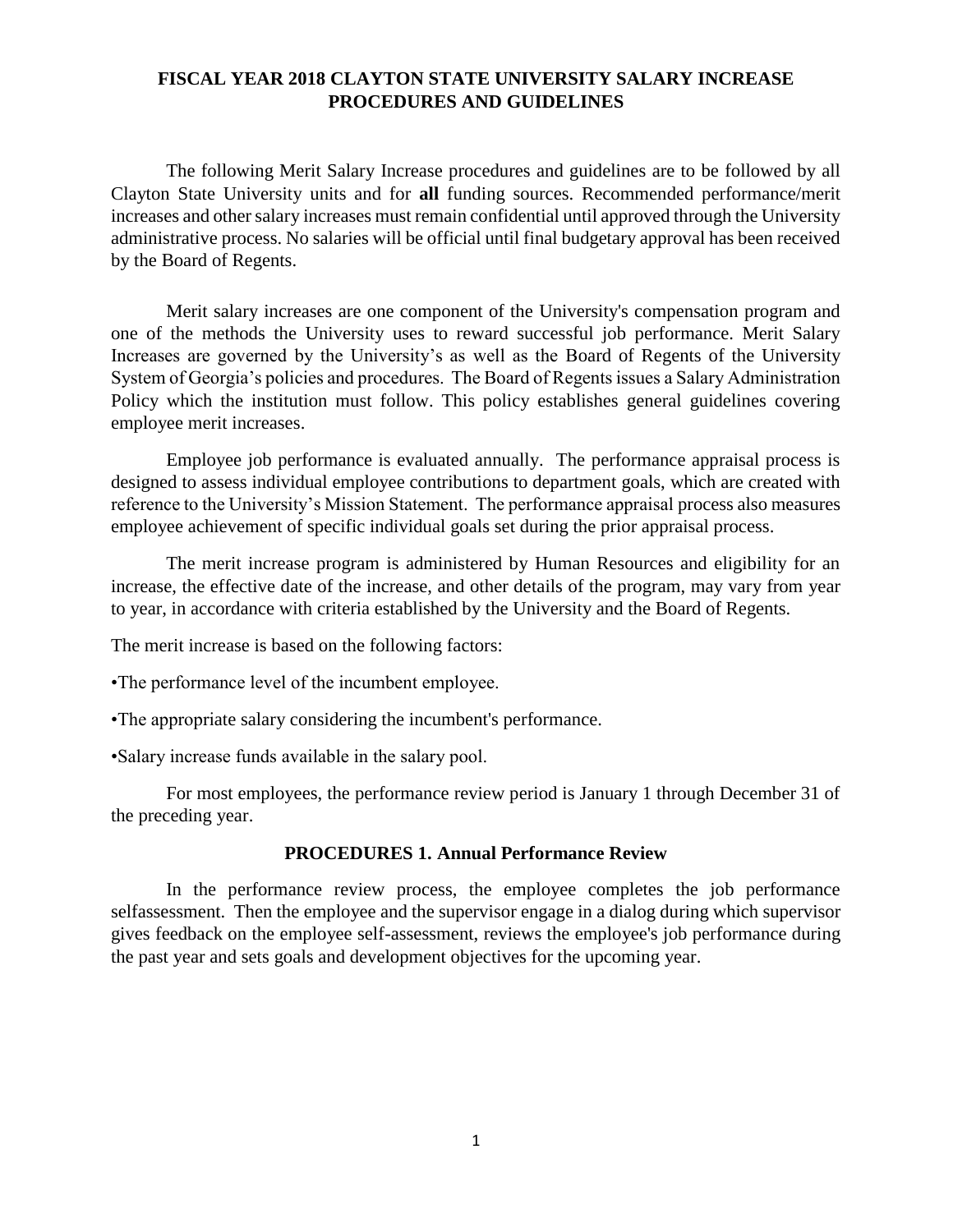### **2. Merit Salary Increase Budget**

Merit Salary Increase budgets are developed based on the total salary level in each unit. Dollars from unfilled positions are pooled and used to provide higher percentage increases to outstandingly stellar employees. The office of Human Resources will prepare and disseminate spreadsheets that provide a list of employees and other merit data.

## **3. Merit Increase Eligibility**

In general, employees, hired or re-employed 12 months prior to the performance evaluation time period, are eligible to be considered for a merit increase. For most nonprobationary employees the effective date of the annual increase is July 1. For newly hired or reemployed employees on probation, the merit increase will be effective after they have successfully completed their probationary period (without any retroactive effect).

Employees that receive less than standard or satisfactory ratings, or promoted or demoted within 12 months of the upcoming January 1 are not eligible to be considered for a merit increase. The merit increase will be effective after they have successfully completed their probationary period (without any retroactive effect).

For employees hired, re-employed, promoted, transferred or demoted on or after January 1, the starting salary in the new position should take into account that the employee will not be eligible for a merit increase until July of the following calendar year.

### **4. Merit Salary Increase Awards**

Supervisors recommend whether an employee should receive any increase and, if so, the level of increase. Within the constraints of the merit budget, increases are awarded on the basis of the three factors listed above, and other University and BOR guidelines issued annually. Factors that should not be considered for merit increases include: length of service, market comparability, and cost of living.

All merit increases are subject to initial approval by the divisional Vice President and require the Vice President of Business Operations and President's approval.

Departments must administer the University's merit salary increase policy and follow the procedures outlined above.

# **Fiscal Year 2018 Salary and Wage Administration Policy**

*Policy Approved by Board on August 11, 2017*